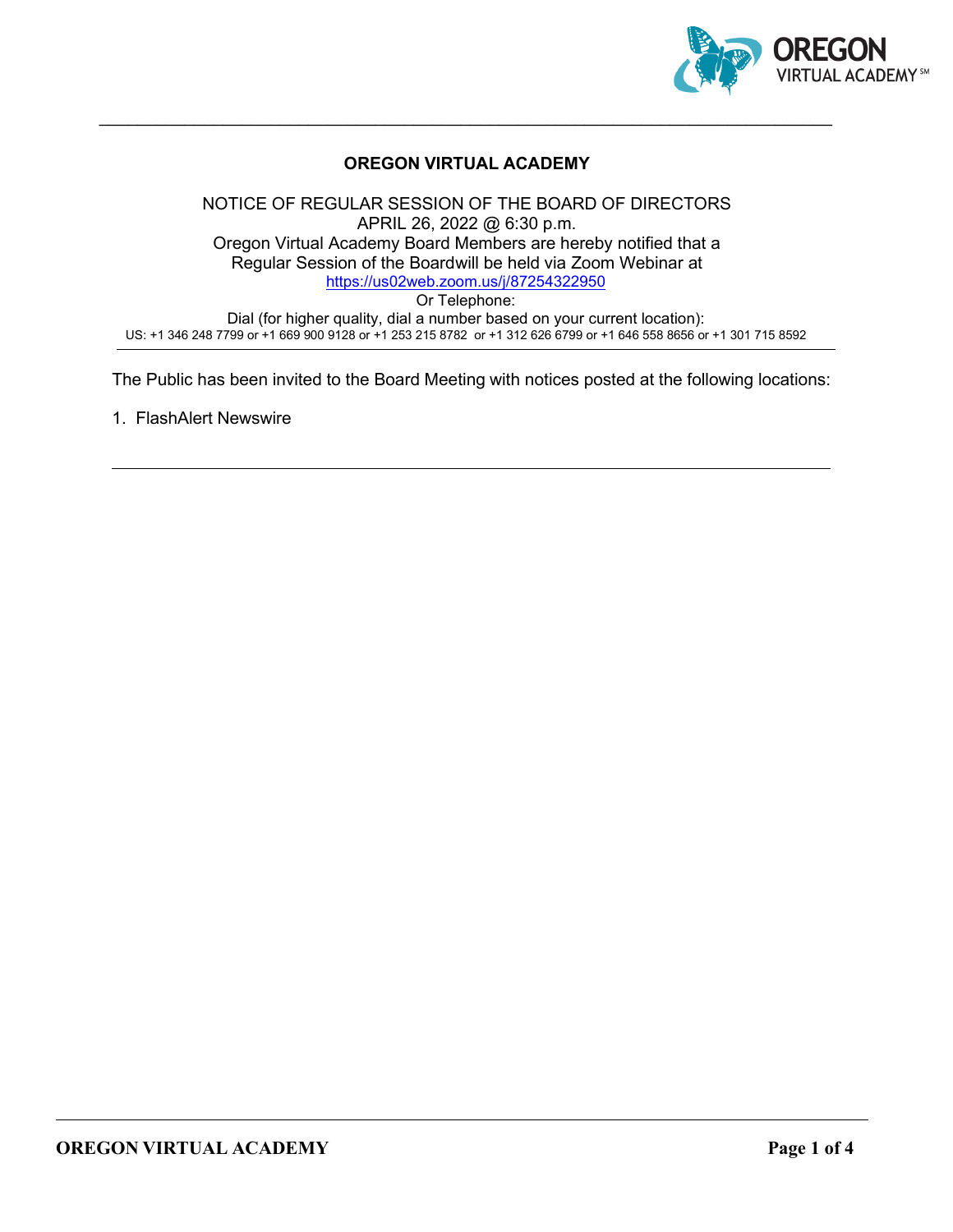

### **REGULAR SESSION AGENDA BOARD OF DIRECTORS OREGON VIRTUAL ACADEMY**

# **TUESDAY, APRIL 26, 2022, AT 6:30 p.m.**

<https://us02web.zoom.us/j/87254322950>

#### **Public Comments at Board Meetings**

ORVA Board Meetings are meetings for board members that occur in public, they are not meetings of the public. Being a virtual school, meetings are held monthly online in the Zoom webinar platform. Participants have the ability to use the Q&A feature to send questions and/or comments directly to the members of the board during meetings. The webinar format permits board members to conduct their business while allowing for public interaction during portions of the meeting where it makes sense to the discussion. The public comment portion of the meeting provides an opportunity for constituents to directly address the Oregon Virtual Academy Board of Directors.

#### **We encourage public comments at all regular meeting sessions (not work sessions or executive sessions) and ask that you respectfully follow the meeting guidelines below:**

- Public Comment occurs from approximately 6:45 to 7:00 p.m. at the beginning of monthly Board Regular Session meetings, which occur on the fourth Tuesday of each month.
- Each person who signs up to speak should arrive no later than 6:30 PM.
- During the 15-minute Public Comment period, each registered speaker will have up to 3 minutes in which to address the Board.
- If you have hand-outs or materials for the Board, please present them to the Board's Executive Assistant who will distribute them to the Board members after the meeting.
- The Board Chair has full discretion over the Public Comment period, including the ability to manage speaking time to allow for additional comments.
- No inappropriate comments or behavior will be tolerated. Inappropriate behavior is defined as attempting to engage individual board members in conversation, insults, obscenities or profanity, attacks against any person in their personal capacity, and/or physical violence or threat thereof.
- Try to resolve any issues with teachers, school principals, direct supervisors, Executive Director, or other school personnel before bringing the issue to the board.
- Recognize that the board does not discuss personnel matters at board meetings. Do your homework and understand the basic facts of the issue before addressing the board. Prepare an outline and be organized.

#### **Process to request a speaking slot:**

- Members of the community who wish to speak to the board during the public comment period should sign up at <https://forms.gle/w6NK7v7RzJturs1c7> by 8am on the Monday prior to the meeting. A link to an electronic signup sheet will be available on the published meeting agenda. A list of speakers will be posted.
- When the board is ready, the chair will refer to the sign-up sheet and call out the names of participants that have confirmed a speaking slot.
- If more than 5 speakers sign up, those who have previously spoken within the past two board meetings will be moved to the bottom of the list, and the remaining will be randomized for the top 5.

#### **Guidelines for addressing the board:**

- When your name is called, unmute your microphone and turn on your camera (optional). Speak into the microphone, giving your full name and title (only if employed at ORVA).
- Remember that comments are limited to three minutes.
- Be respectful of the board when speaking.
- Be ready to respond to questions from the board if asked.
- Address your testimony to the board members, not the audience.
- The board's goal for the public comment period is to hear your concerns, comments, and opinions.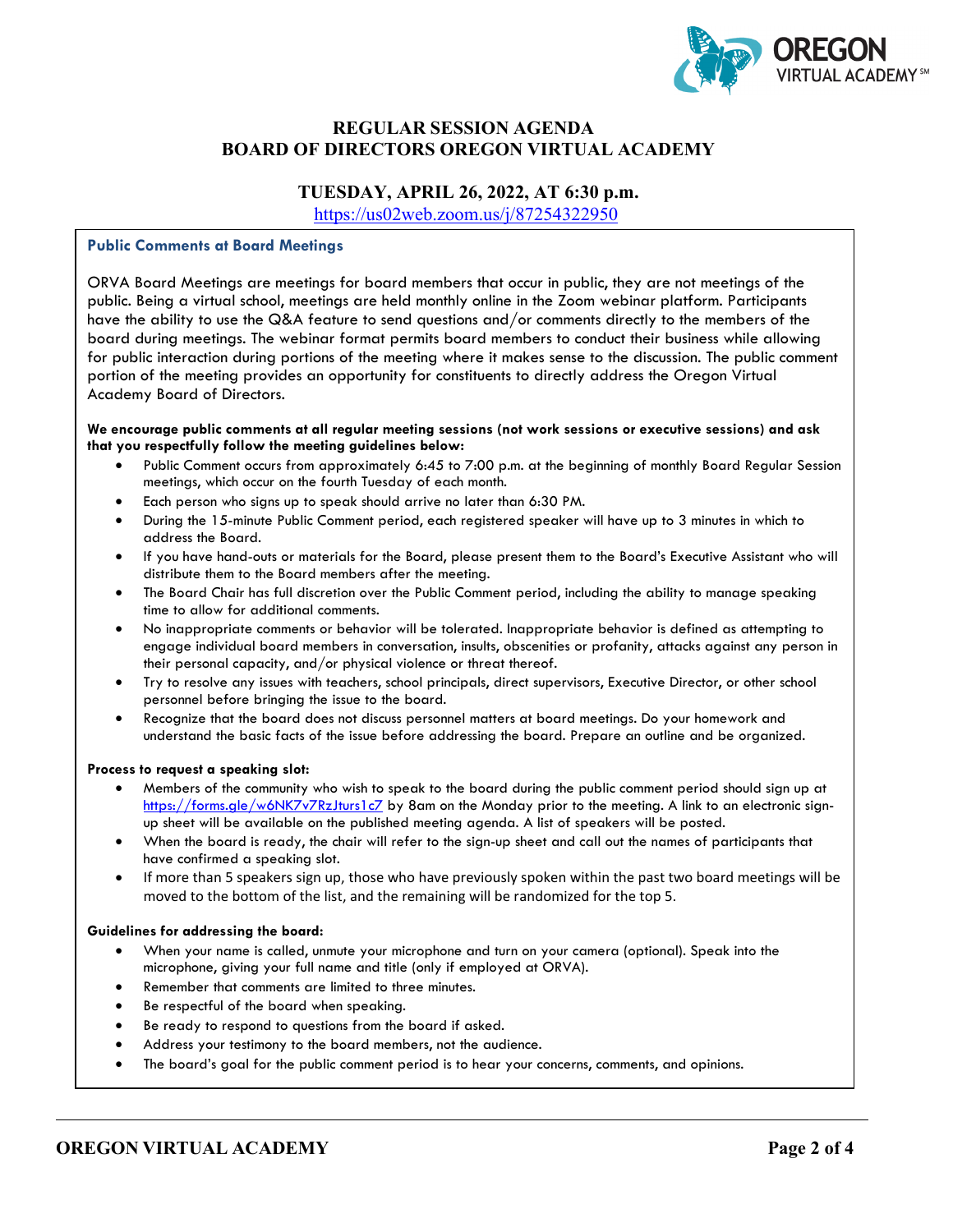

## **I. PRELIMINARY**

- 1. **6:30pm** Call to Order
- 2. Roll Call

| <b>Member</b>           | <b>Title</b> | <b>Term</b> | <b>Present</b> | <b>Absent</b> |
|-------------------------|--------------|-------------|----------------|---------------|
| Barry Jahn              | Chair        | 2019-2022   |                |               |
| <b>Myk Herndon</b>      | Treasurer    | 2018-2021   |                |               |
| <b>Paul Tannahill</b>   | Secretary    | 2018-2021   |                |               |
| <b>Franklin Roberts</b> | Member       | 2020-2023   |                |               |
| Megan Trow              | Member       | 2020-2023   |                |               |
| <b>MJ Sandall</b>       | Vice Chair   | 2020-2023   |                |               |
| Steven Isaacs           | Member       | 2021-2024   |                |               |

3. Approval of Agenda (Topics, Consent/Action Items) as written and distributed.

Sign-up link:<https://forms.gle/w6NK7v7RzJturs1c7>

## **III. PRESENTATION / DISCUSSION / POSSIBLE ACTION**

- 1. IT updates and review proposal (David Spitzer)
- 2. Finance and Budget Report (Hallie & Myk)
- 3. First Policy Reading [\(Packet #8\)](https://drive.google.com/drive/folders/1qEVTMrO4bgnTfstdFKg8IHICtg-no_sJ?usp=sharing)
- 4. [Board Calendar](https://docs.google.com/document/d/1tVrSGJ6v5gCtv5NNlIoGCFS6zIGPmcuhm6aP9laESig/edit?usp=sharing) Committee Report (Megan, Steve, Paul)
- 5. Adjusting Board Terms

### **5-Minute Break**

## **ORVA Team Topics**

- 1. Celebrations
- 2. Regular Updates
	- a. Enrollment/Attendance
	- b. Staffing
	- c. Academics
	- d. Upcoming Events

### **IV. CONSENT ITEMS Items for Approval**

- 1. Previous Meeting Minutes
- 2. Pending Invoices

## **V. ACTION ITEMS**

- A. Approve School Systems Project
- B. Approve Board Terms Adjustment Record confirmation for Audit

**II. COMMUNICATIONS:** Public Comments (3 minutes; Board may respond, however no action can be taken)